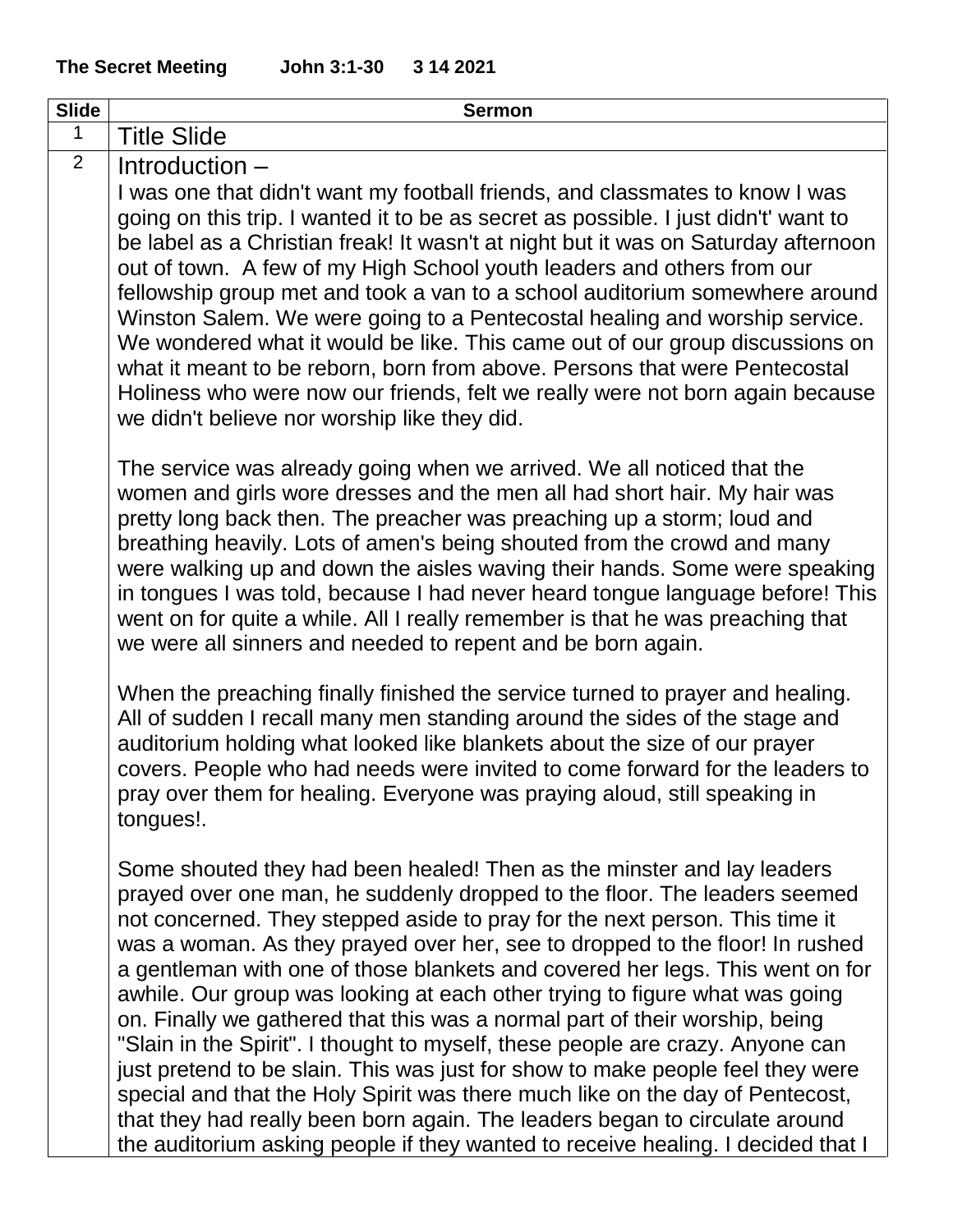|   | was going to test this being slain in the Spirit. I went to the end of the aisle. My<br>small group looked like I was crazy. When they came by us I stepped out.<br>They didn't ask me any questions but just started praying for me some putting<br>their hands on my head, others arm in arm. Suddenly, like to others, I dropped<br>to the floor! Couldn't control myself although I tried. The prayers moved on and<br>some in my group stood over me looking. Finally, after a few minutes I was<br>able to get up. To this day I do not know what happened. I wasn't a spiritual<br>experience, but definitely something beyond me made my body get weak and I<br>fall. But, I had no desire to worship like that again. I did learn that their idea of<br>being born again was different from mine in experience, but the same in that it<br>has to be a spiritual experience of being at one with God in whatever way it is<br>experienced.                                                                                                                                                                                                                                                                                                     |
|---|---------------------------------------------------------------------------------------------------------------------------------------------------------------------------------------------------------------------------------------------------------------------------------------------------------------------------------------------------------------------------------------------------------------------------------------------------------------------------------------------------------------------------------------------------------------------------------------------------------------------------------------------------------------------------------------------------------------------------------------------------------------------------------------------------------------------------------------------------------------------------------------------------------------------------------------------------------------------------------------------------------------------------------------------------------------------------------------------------------------------------------------------------------------------------------------------------------------------------------------------------------|
| 3 | In our scripture today, Jesus has a man coming to visit him at night, in secret.<br>This man is Nicodemus, a Pharisee. Why at night. Recall in chapter two Jesus<br>came to Jerusalem during Passover and cleansed the temple and word is out<br>that Jesus is turning everything upside down. He didn't make any friends<br>among the Jewish leadership. Nicodemus doesn't want to be seen talking to<br>the man that the other leaders wanted to arrest and perhaps even kill. Yet it is<br>clear that Jesus made an impact upon Nicodemus. Nicodemus is a respected<br>Jewish leader, teacher and leader of the Law. Yet, it is Jesus who has to<br>inform him of what it means to be born again. True religion is not the ritualism<br>that Nicodemus has taught all his life. In fact, it becomes clear that he really<br>misunderstood what the whole conversation with Jesus was about. Jesus is<br>very frank with him saying, "Are you the ruler of the Jews and you don't<br>understand these things. Then in verse 3 Jesus tells him what true religion is:<br>Truly, Truly (For Real, For Real or Sure enough, Sure enough, the real truth,<br>the real truth) I say to you unless one is born again he cannot enter the<br>Kingdom of God. |
| 4 | All throughout the Old Testament history, the Jews longed for the kingdom of<br>God. But problem of the people is that there were various ideas of what<br>qualifies one to enter the Kingdom of God?<br>Jesus says that new birth from above is what qualifies on the enter the<br>Kingdom.<br>In Greek the word translated to born again was a word that meant born from<br>above. Jesus is talking about a spiritual rebirth, not a physical birth. This is<br>what Nicodemus doesn't understand. The confusion is shown in verse 4 as he                                                                                                                                                                                                                                                                                                                                                                                                                                                                                                                                                                                                                                                                                                            |
|   | interprets Jesus literally. "How can a man be born again when he is old? He<br>cannot enter a second time into his mother's womb and be born, can he?"<br>Jesus say no! It must be spiritual rebirth.                                                                                                                                                                                                                                                                                                                                                                                                                                                                                                                                                                                                                                                                                                                                                                                                                                                                                                                                                                                                                                                   |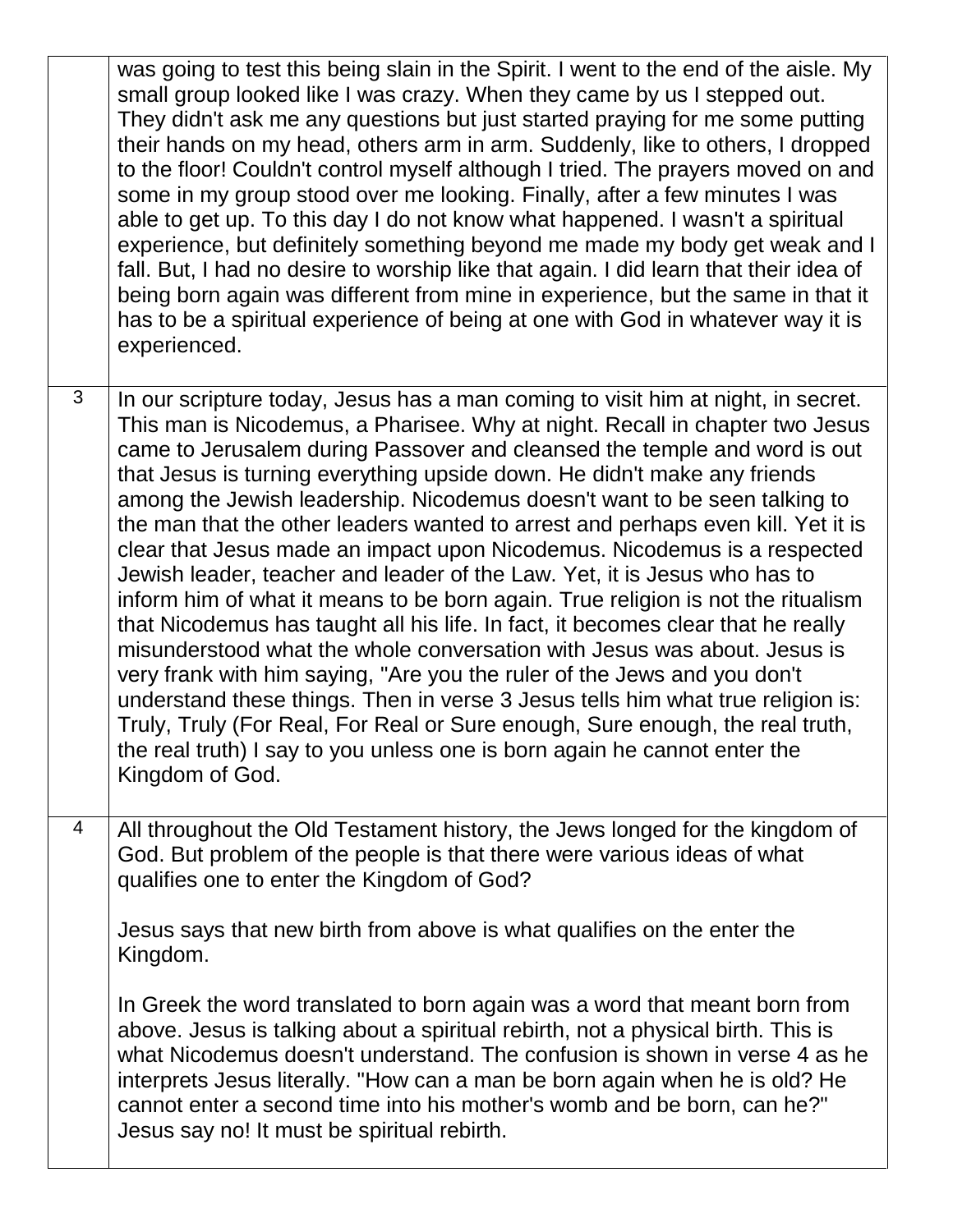|                | There must be something from heaven that enters into your life that brings you<br>into a relationship with a holy God. This will not come through rituals, religion,<br>nor rule keeping! It will come through a spiritual relationship established<br>between the person and God.                                                                                                                                                                                                                                                                                                                                                                                                                                                                               |
|----------------|------------------------------------------------------------------------------------------------------------------------------------------------------------------------------------------------------------------------------------------------------------------------------------------------------------------------------------------------------------------------------------------------------------------------------------------------------------------------------------------------------------------------------------------------------------------------------------------------------------------------------------------------------------------------------------------------------------------------------------------------------------------|
| 5              | vs. 10 Jesus asks, Are you the teacher of Israel and you do not understand<br>these things?<br>Then Jesus gives an illustration from the OT that is still valid today. In<br>Numbers 21:7-9, Jesus tells about the people of God has complained to God<br>and to Moses about being in the wilderness with now water nor food to eat.<br>God punishes them by sending poisonous snakes which begin to bite and kill<br>them. They repent to Moses and God, asking God to do something to save<br>them, again. God instructs Moses to put a bronze snake on a pole and hold it<br>up. Anyone who looks upon the bronze snake will be saved from the<br>poisonous bites. They must trust God's provision to deliver them so they can<br>live.                       |
| 6              | For the people of Jesus' day and into the future, they must look upon Jesus<br>"lifted up on the cross" for God to provide provision for them to live eternally.<br>To get eternal life you have to look at the only provision God has given for you<br>and me to live. That provision is Jesus Christ. As the snake was on the pole,<br>Christ would be on the cross and everyone who looks to Christ, who believes<br>that the promise of eternal life will come through Jesus Christ will live eternally.                                                                                                                                                                                                                                                     |
| $\overline{7}$ | Now we come to the most precious verse for many people in all of the Bible,<br>one that most of you have memorized, John 3:16 -<br>For God so loved the world that he gave his only begotten son, that whosoever<br>believes in Him shall not perish but have eternal life.<br>Begotten means unique, one of a kind, the only son of God. Jesus is God<br>incarnate, God in human form, God in flesh. Why?<br>Because a perfect God can only accept a perfect sacrifice. And the only<br>perfect person that qualifies to be that sacrifice is Jesus Christ. He is the<br>only one that lived a perfect life thus becoming the Lamb of God.<br>Recall II Corinthians 5:21 - He who knew no sin, became sin for us that we<br>might know the righteousness of God |
| 8              | The great transfer of the new birth, being born again - God takes our sin and<br>exchanges it for righteousness, thus making us acceptable to a holy, perfect                                                                                                                                                                                                                                                                                                                                                                                                                                                                                                                                                                                                    |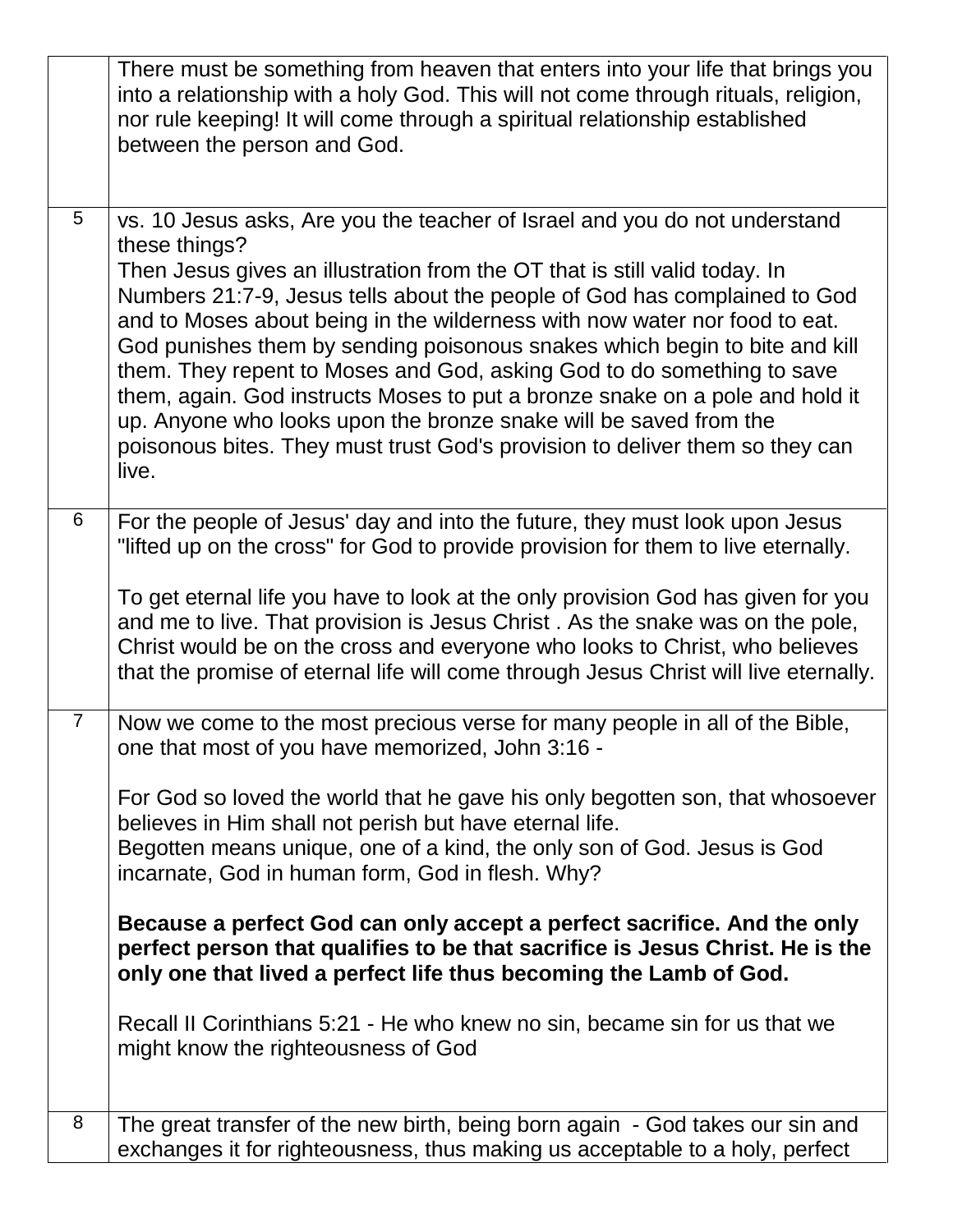|    | God. It is not that we are perfect but we are made perfect by the death and<br>resurrection of Jesus Christ. Anyone who believes is credited with this<br>righteousness and receives eternal life.                                                                                                                                                                                                                                                                                                                           |
|----|------------------------------------------------------------------------------------------------------------------------------------------------------------------------------------------------------------------------------------------------------------------------------------------------------------------------------------------------------------------------------------------------------------------------------------------------------------------------------------------------------------------------------|
| 9  | Now in verse 17 - Jesus wants to make it clear that he didn't come to condemn<br>the world but came to save it! The world is condemned by its own sin but<br>Jesus came to bring salvation to a sinful world. He gives us a free offer. To<br>receive it, you must believe in Jesus by faith and stop trying to earn it through<br>works of obeying rules and obeying the laws of religion. We cannot do it<br>ourselves!                                                                                                    |
|    | Suppose you were born into the church because your parents and<br>grandparents belonged. They brought you to church since you were just a few<br>weeks old. You were baptized as an infant. You were brought to Sunday<br>School. When old enough you came to the altar each Sunday to the children's<br>time. You grew up as an active member of the youth group. The only time you<br>didn't attend was when you were in the military or off at college. So all you life<br>you have been at Center when the doors opened. |
|    | While being a part of the church certainly helped you be a better person, it<br>cannot save you. No matter how close you are to the church, to religion, it will<br>not bring you any closer to God because God only has one substitute that is<br>acceptable in place of your sin and my sin. That is the Lord, Jesus Christ.                                                                                                                                                                                               |
| 10 | In verse 31 and following there is a debate about who John the Baptist is. The<br>religious leader is trying to get John to say he is the Messiah. but John doesn't<br>get drawn into thinking he is better than who he really is. He is clear that he is<br>the one sent by God to announce the coming of the Messiah and the one to<br>present the Messiah. he knows his role, he introduces Jesus.                                                                                                                        |
|    | Today is a time we can move away from religion, rule keeping and rituals as<br>one's understanding of faith, and realize you cannot in any way, shape or form<br>can earn God's approval. God has already earned it for you In Jesus. All you<br>have to do is accept it through Jesus Christ.                                                                                                                                                                                                                               |
|    | Suppose you and I decided to swim from here to England. Who would win?<br>Who would swim the fastest or the greater distance? The answer to these<br>question do not matter because it is too far for neither of us to get there. In the<br>end both of us will drown.                                                                                                                                                                                                                                                       |
|    | Or take basketball. After all we are in the week of the ACC tournament and<br>then on to the NCAA tournament. If I shoot the ball to the basket and bounce it<br>off the backboard and it falls to the floor I didn't score. But isn't it better that                                                                                                                                                                                                                                                                        |